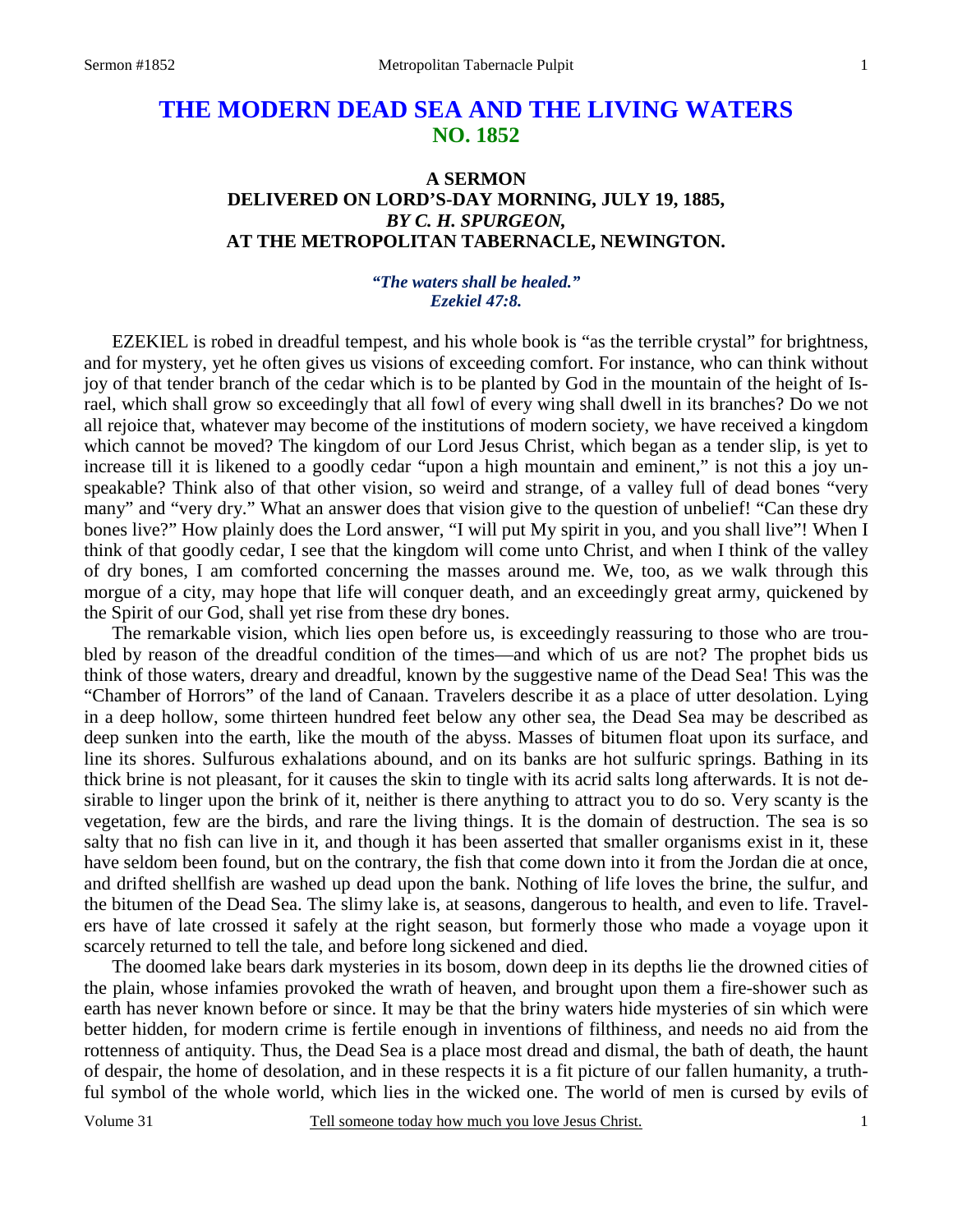dreadful name. "The dark places of the earth are full of the habitations of cruelty." Mysteries of love in this lost world there are none, but mysteries of sin, and of judgment, and of the wrath of God, there are, in plenty. The world is a veritable Dead Sea upon a gigantic scale. Such also is the city in which we live; must I call it "modern Sodom"? Every wave that breaks upon the shore of this human lake now seems to wash up remains of monstrous things, unearthly, inhuman, beastly, and devilish. Fair islands, here and there, rise out of its dark deeps, the bright creations of God's grace, but all around them the waters cast up mire and dirt. God is at work creating new heavens and a new earth, and in the process forms of beauty are developed, but to this day the old unrenewed city remains a reeking copy of the hell which burns below. Those who have dared to look into its depths return with horror upon their faces to say that it were not lawful for a man to utter what they have seen. London is a simmering cauldron of vice and crime. O God! How long shall it be?

 In certain respects such is every man's natural heart until he is renewed by grace. The heart is deceitful above all things, and desperately wicked, and may be well typified by the Sea of Death. If we could but look into it with such eyes as God has, what would we not see? When we are led to gaze on it through our tears, because the Holy Spirit has anointed our eyes with eye salve, and we perceive things in their naked truth, we are distressed beyond expression. What a thing is human nature! Mr. Whitefield used to say that man is half beast and half devil; but to my mind he is, all beast and all devil if God does not hold him in check by the restraints of fear and the fetters of law. Let him alone, and who can imagine what man would grow to? All manner of iniquities, such as lust, and greed, and oppression, and drunkenness, and falsehood, and cruelty, and murder lurk within the human heart, like wild beasts in the jungle. No man knows what villainy he is capable of, he only needs to be placed under certain circumstances, and he will develop into a very fiend. Thus the world, the city, the heart are each symbolized by the Dead Sea. Can they ever be purged? Can these waters be healed? According to our text, the Lord says expressly, "*the waters shall be healed*." Let us believe His promise, and take heart of hope from this good hour. Here is room, my brethren, for the faith which, like charity, "believes all things, hopes all things." If any of you desire to exercise a faith by which you can glorify God, believe that the world can yet be delivered from sin, believe that London can yet be made a holy city; believe that your own heart, by the power of God's Spirit, can be purified even as Christ is pure. Even when it seems to be furthest off from hope, even when we are staggered at the sin which surrounds us, we are still to believe that the Lord shall reign forever and ever, and sin and Satan shall be crushed under our Redeemer's foot. Let us believe in God as God deserves to be believed in, let us rely implicitly upon Omnipotence, and trust without a doubt in that strong will which can never be turned from its purpose of grace. *"The waters shall be healed,"* all the brine and bitumen of the Dead Sea shall not stop the divine work. The putrid waters of London shall be made sweet as the well of Bethlehem. The atrocities of war and oppression shall cease, and the reign of evil shall end, for the Lord has purposed it, and it shall be done. The kingdoms of this world must become the kingdoms of our Lord and of His Christ, London must be won for Jesus, and our own hearts must be wholly His. *"The waters shall be healed."*

 Ezekiel saw in vision the means of the healing of the dreary Lake of Death, the method was simple, but effectual. What he saw represented the gospel dispensation. The whole system of divine grace, the gospel attended by the power of the Holy Spirit, the cross and all the truths that come out of it, the message of salvation, the preaching of faith, the testimony of God the Father to the redeeming work of His Son; all this is the river which flows down into this desert world by its own force, and is now making its way into the most horrible guilt and corruption, with set purpose, that the waters may be healed. I want to encourage your faith this morning in a time when that faith is very sorely tried. Be of good courage, for the waters, of which we all loathe drinking, shall be purified. *"The waters shall be healed."*

**I.** And first, to encourage your faith, I bid you to CONSIDER THE PROMISE. The place wherein the promise is written, in plain black and white, upon the sacred page, is opened before your eyes. Put your finger on it, and let it rest there. Thus says Jehovah, *"The waters shall be healed."*

 We feel sure that this word of prophecy shall be accomplished to the letter in due time, because *He that made the promise is able to fulfill it*. Apart from us and all our weaknesses, apart from man and all his wickedness, God, who has spoken the word, will perform it without fail. The Lord knows what He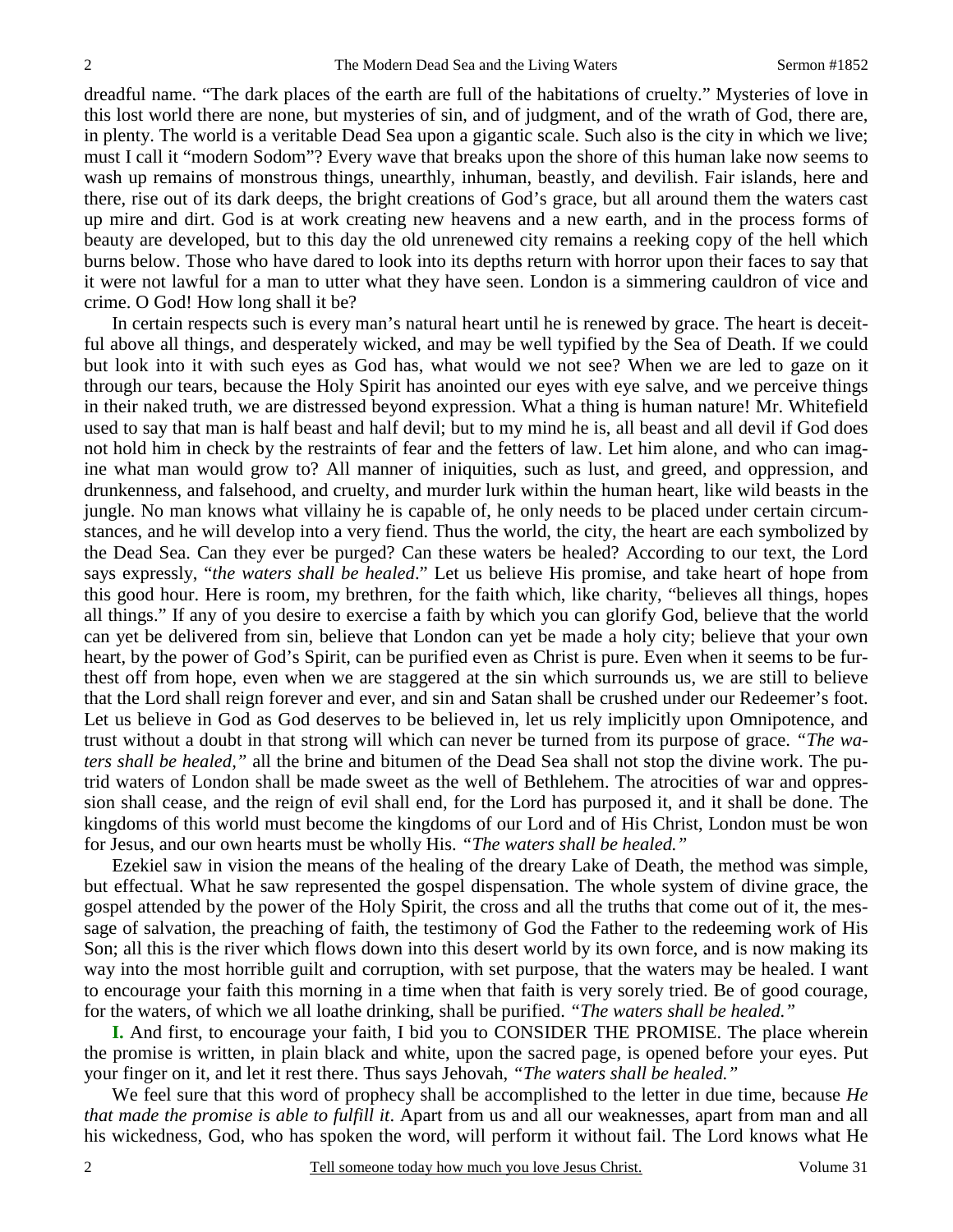says, He speaks advisedly, and not after the manner of the rash and boastful, neither does His hand neglect to do what His lips have promised. He brings His supreme power and Godhead to carry out the word of His mouth. The promise of grace is the decree of Omnipotence—"The waters shall be healed." One "shall" of God is worth all the legions of an empire; yes, all the forces of the universe. "Shall," says God, and the event is sure. What can resist the thunder of His word? Who shall stay His hand, or frustrate His design? Hear, O unbelief, and doubt no more, *"The waters shall be healed!"*

*The Lord will fulfill this word thoroughly.* This promise shall not be kept to the ear only, but it shall be fulfilled in the largest conceivable sense. The prophet, in vision, saw the waters of the Dead Sea so completely healed that there were fish in it, yes, swarms of fish, and these fish so many that there was occupation for all those who cast the net, so that they stood from one shore to the other. Where there had been no life before, living things literally swarmed and teemed, as in the great main ocean itself. Brethren, when God speaks of what He is about to do in the world, by way of grace, interpret it very broadly, get no narrow ideas into your minds concerning the grace of the Infinite. When our Lord Jesus sees of the travail of His soul and is satisfied, He will not have seen a handful of men here and there gathered to Him, but He will have seen a multitude that no man can number worshipping the Father, each one of whom shall eternally bless His name for deliverance from sin. What hosts have washed their robes, and made them white in the blood of the Lamb! Ah! Beloved, God will cleanse London perfectly clean when He puts His hand to it. Even this Augean stable shall yet be sacred as the temple of Jehovah! No cleansing of the outside of the cup and platter will God make, but He will purge out secret sins, both in high places and in cottages, and He will create for Himself in this place a city of priests. Glory be to His name for such a hope! Blessed be the Lord God, He will sanctify our hearts and spirits, in the secret parts He will implant truth, and in the hidden parts He will make us to know wisdom!

 Observe that when God makes the promise on which my finger is still resting—for I love to press the very words, "The waters shall be healed"—He gives us an idea of how He will do it. *He will fulfill this word in connection with the present dispensation.* To my mind this is clear enough, from the fact that these waters flowed forth from Mount Zion. They flowed originally from that ancient hill of which God had said, "Here will I dwell forever." The healing stream proceeded from that sacred place, the Holy of Holies, on Mount Zion, which is the type of God's indwelling in His Son Jesus, and in His church. The rising river flowed hard by the altar of burnt-offering, and became visible to the prophetic eye as it trickled forth from under the closed door at the east end of the temple. These waters, in vision, were seen to flow towards the east, to create greenery in the desert, and to melt into the Dead Sea. From this I gather that our God means to use His church for His purposes of grace. "Out of Zion, the perfection of beauty, God has shined." We believe that He means to win His ultimate triumphs by the preaching of the gospel. Whenever the coming of our Lord shall be—and oh, that it were today, for we never wanted Him more than now!—whenever His second advent shall take place, yet it shall not be a dishonor to the church, but it will be her glory to triumph with the King at her head. It may be that by His personal appearing she shall win the victory. If our Lord delays His coming, He will send the wondrous influences of the Divine Spirit in much greater abundance than today, and then His church shall work marvels in the land, and salvation shall adorn her. The King shall marshal His troops around the central city of His choice, and His church shall be glorious in the eyes of all men, because of the splendor of her Lord. Do not throw down your weapons, and say, "Christ must come and wage this war." Perhaps so, but still He will carry on the battle by His chosen people. It is ours to stand fast, like British squares in the day of battle. Hold the fort, because your Lord is coming. Do not abandon it under some idea that He will work after a novel fashion and dispense with the gospel and the testimony of His saints. I believe that the Lord Jesus will win the battle on the old lines, "Up, Guards, and at them!" Beat your plowshares into swords, and your pruning hooks into spears, for you must fight as long as you live, since the Lord has sworn to have war with Amalek from generation to generation. If you die at your posts, so be it, but never desert them. Till Jesus comes, gird yourselves and fight His battles, your rest remains, and it will be a full reward to you, but you have not yet come to it. By the river of God, which flows this day, *the waters shall be healed*.

 Note, carefully, that this divine promise, "the waters shall be healed," *will not put aside instrumentality,* but when it is fulfilled it will call forth more abundant agencies. The waters run into the Dead Sea,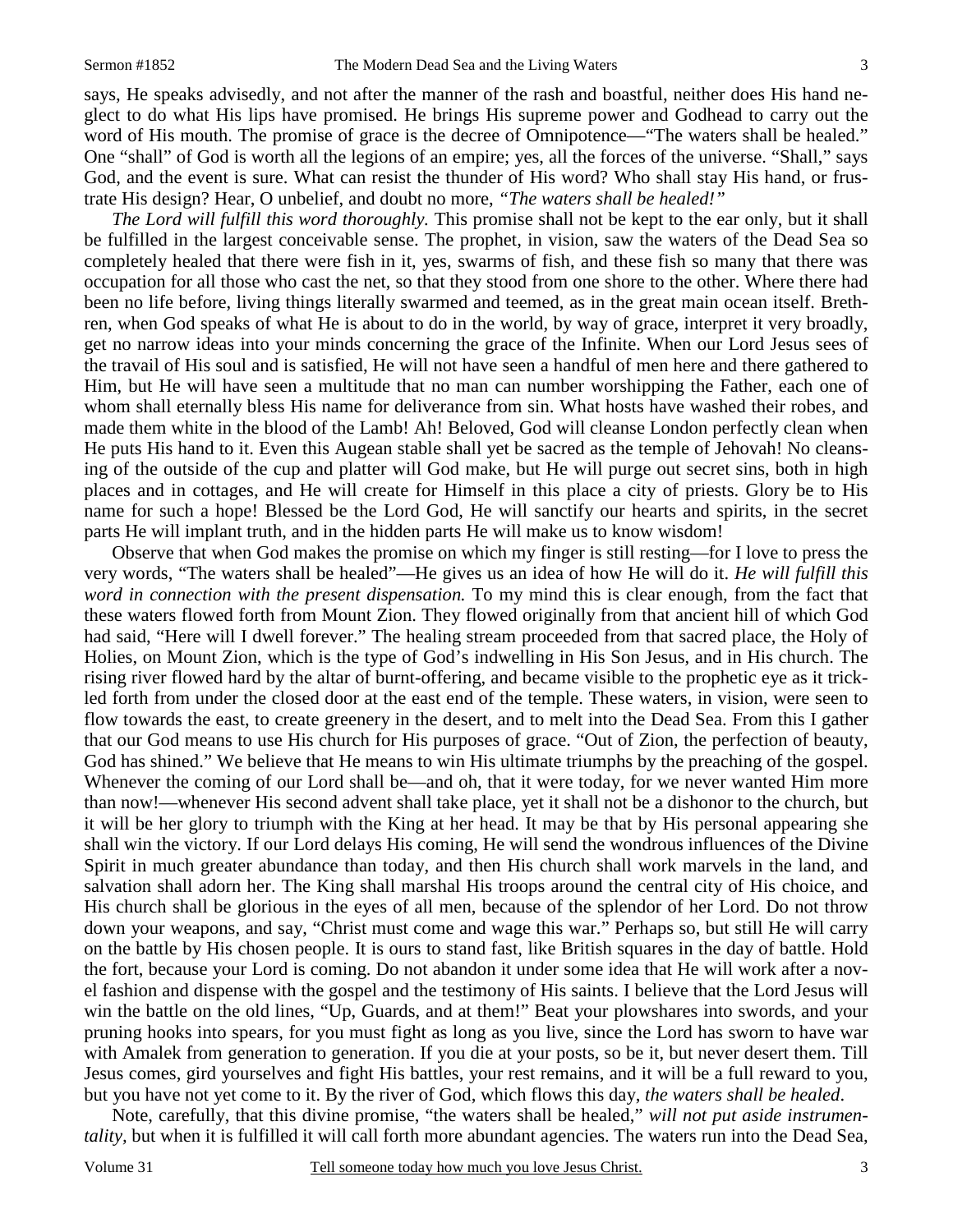and purify its waters, then fish begin to multiply, and then man's part comes in, "The fishers shall stand upon it from En Gedi even unto En Eglaim." Rest assured that there will be plenty of fishers when by His healing process the Lord makes plenty of fish, we shall be fishers of men in right earnest when the times of refreshing shall come from His presence. The Lord does not intend to put the fishers on one side, any more than He will dismiss the reapers in the time of harvest. Mark how the Lord Jesus said, "Follow Me, and I will make you fishers of men." He never intends the gospel net to be laid aside till all His elect are taken in it, and drawn out from the waters of sin and death. Those will be happy days when the Lord will cause the people to long for the gospel, when those horrid wretches, who are now lying asoak in the sulfurous lake of sin, shall become wholesome fish, and invite the fisher to cast his net. In those days many of you, my brethren, who never handled a net before, will be moved by a holy call to catch men, and you, my sisters, will have to help us with the rope to draw the net on shore. You, slothful Christian men and women, who have never gone to sea in this fishery, will then be moved to the work, and will say, like Peter, "I go a-fishing." All round the lake the prophet saw fishermen, and he says of the waters, "They shall be a place to spread forth nets; their fish shall be according to their kinds, as the fish of the great sea, exceeding many." Oh, for the day when every believer will be fishing for the souls of men! God send us that blessed time right speedily! On the strength of the promise now before us, if there were nothing else, let us look for such a consummation. *"The waters shall be healed,"* purity shall prevail; the kingdom of God shall come. Our daily prayer shall not go up to heaven in vain. Let us again cry—"Your will be done in earth, as it is in heaven. For Yours is the kingdom, and the power, and the glory, forever and ever. Amen."

**II.** Having asked you to consider the promise, I invite you, next, to CONSIDER THE WONDER OF THE HEALING WATERS, that we may be helped thereby to believe that healing will come even to the Dead Sea of this present evil world, this present sinful Babylon, this present deceitful heart.

 The wonders of the waters which Ezekiel saw lay in many things. First, consider, *from where they came.* These waters sprang from the midst of Jerusalem, from the secret place of God's throne, and this was why they were so potent. The twelfth verse ascribes the fruit-producing power of the waters to this—"because they issued out of the sanctuary." In that sanctuary was the throne of Jehovah, eternal sovereignty is the fountainhead of those gracious decrees in which the Lord has purposed to do good to the sons of men. He will have mercy on whom He will have mercy, and in the freeness of His sovereign will He has purposed that this Dead Sea of humanity shall yet be healed. The healing waters flow from the throne of God and of the Lamb. As God is God, He has decreed and purposed to redeem His people, and in that decree and purpose is the fountain of good to men.

 These waters flowed in the vision hard by the altar of burnt-offering. Learn from this that the one channel of mercy to the sons of men is by the sacrifice of Christ. By that altar, where our great High Priest offered up Himself once for all, there flows the river of life. Since Christ has died, the world must yet be blessed. Those drops of blood that fell on Calvary were never gathered up, and they have left the broad crimson mark of the redeeming Lord upon this globe of ours, and therefore His it must be. Mankind shall be delivered from utter destruction because in Christ Jesus our God has found a ransom. There is hope in this, that *"the waters shall be healed."*

 These waters, though they flowed unseen across the temple area, presently bubbled up from under the threshold of the door of the house. You know who is the Door of the temple of God, by Him we enter in unto God, and by Him God comes forth in blessing unto us. The waters flowed from below, welling up from "the deep that lies under," in the person and work of our Lord. Salvation comes not to us from any of the sons of men, but from the deeps of God's own heart. Streams of ever-flowing mercy flow to us through our Lord Jesus Christ, blessed be His name!

 When the waters first appeared, the prophet saw them trickling from under the closed door, and this suggests another interpretation. The east door was shut, according to the vision recorded in the previous chapter, but the waters gushed forth from under the threshold. Old Judaism had its door closed against us Gentiles, and yet the gospel came from it to the nations. Israel's door is now shut till the Prince shall come and enter through it, yet from under its threshold the river of the gospel flowed to us Gentiles. Holy men of Jewish race came forth to tell of salvation bought with blood, and justification perfected for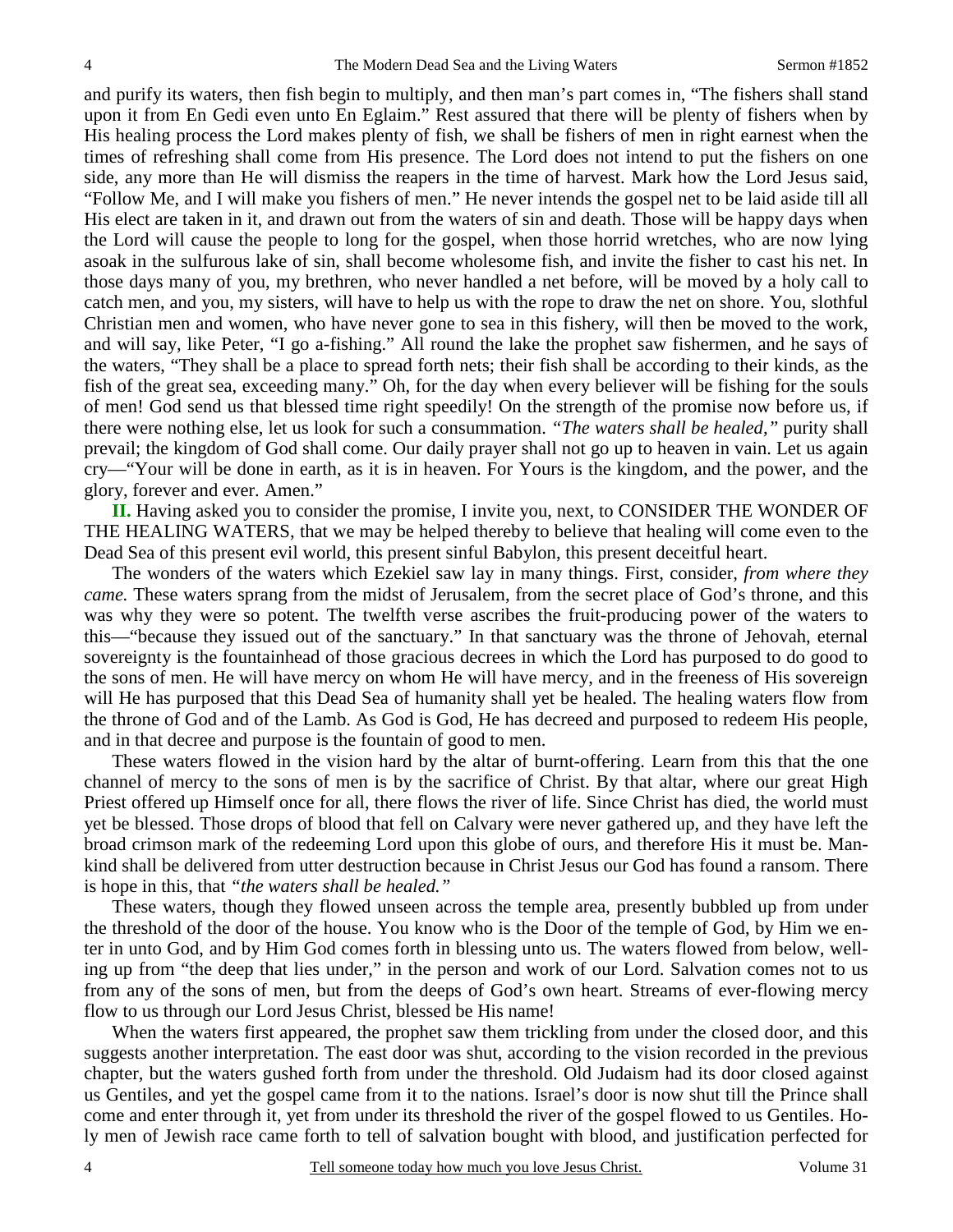faith, and by their means the heathen received the light of the knowledge of the glory of God in the face of Jesus Christ. The stream began in the eternal purpose; it flowed through the sacrifice of Christ, and proceeded out of the midst of that old temple whose gate was shut. In Abraham's seed all the nations of the earth are blessed. Surely that which comes from God's purpose through the sacrifice of Christ cannot be in vain. If God could make old Judaism to bud and blossom with the gospel, what can He not do? If from under the shut gate the waters came gushing forth in gladsome stream to us perishing heathen, they can still flow to the vilest of the vile.

 Note next, as a wonder in connection with these waters, *how they increased.* They deepened so fast that, although there was but a little streamlet at the beginning, within less than a mile there were waters to swim in, yes, they had become so deep and broad that the prophet had to use an expression in the dual, signifying a double stream, the flood had become too deep and wide to be passed over. These waters were not fed by rivulets running into them, but they miraculously grew of themselves. In the vision they advanced from being ankle deep to being up to the knee, and then up to the loins, and then they rose to be deep, unfathomable waters. All this the prophet tested by, his own wading into them. Now, if this happened by God's power, and if this happened so speedily, we may look for other marvels, "The waters shall be healed"; the Dead Sea shall yet teem with life. You and I have waded into these waters, have we not? If so, we know how they have increased upon us. Do you not remember when you rejoiced to have received a little grace, so that it washed your feet, and your life was cleansed? Do you not remember how very speedily these waters were up to your knees, and you had power with God in prayer? It was but a few hours more before your heart was comforted, and your inmost spirit was made glad, for the waters were up to your loins. Very soon, perhaps within twenty-four hours, you were swimming in streams of heavenly love, as you found that Christ was yours, your God, your heaven, your all. Do you not see that the God who has done all this for you can do as much for others? Can He not heal the waters of the Dead Sea of our day? Let us hope on, work on, and believe in God to the end. Putting our finger again upon that promise, let us rest assured that *"the waters shall be healed."*

 Rapidly—for I have to be brief where there is so much to be said—notice *what these waters produced*. They began to flow, and very soon vegetation came into the wilderness. They flowed into the desert, and into the Acacia Vale, as Joel calls it, and soon, on both sides of the river, there were trees, and all of a sudden, the trees were bearing fruit! Wherever the gospel goes it carries life, and growth, and fruit with it. The fruits were for man's nourishment; these were the ordained food of Paradise, the best provender for man at his best. What food there is in the gospel! Wherever it flows, the famine of the soul ceases. The gospel contains all manner of fruit, for all sorts of seasons and appetites: food for the young, and food for the old; food for the feeble, and food for the strong; food for the happy, and food for the sad. This tree of life brings forth fruit abundantly, constantly, and speedily. The leaves of the trees of life contained medicine, full of mystic virtue; they were for the healing of the people. Whatever diseases afflict men, they have but to pluck these leaves, and apply them and health follows. Oh, that blessed gospel, it has had a double effect for our good, for it has fed our souls, and healed our infirmities! Well might its waters be called a double stream. Do you not know that it is thus singularly useful? If you have never eaten of its fruit, I must seem to be talking nonsense to you. If you have never been sick, and felt the healing power of its leaves, I must seem to mock you with delusions. But if you have been hungering and thirsting, you know what these streams and these fruits are, and if you have been sick unto death, you have found in God's grace a medicine better than the balm of Gilead, and it has made you whole. If the gospel can thus cause trees of life to grow, *the waters shall be healed,* the horrible Dead Sea of lust shall yet be purified, the sulfurous breath of vice shall yet be blown away, the death of sin shall yet give place to holy life, and the Lord alone shall be exalted where before He has been dishonored.

 As a further wonder, note *where the stream flowed*. One would have thought that such a clear crystal stream as this, proceeding from the throne of God and of the Lamb, would have sought a pure channel for itself among the gardens of the Lord, but instead of that, we are told, "These waters issue out toward the east country, and go down into the desert, and go into the sea, which, being brought forth into the sea, the waters shall be healed." What a mercy it is that the gospel does go into the desert! Think of what this island used to be, when our ancestors wandered about in their nakedness among its oak groves.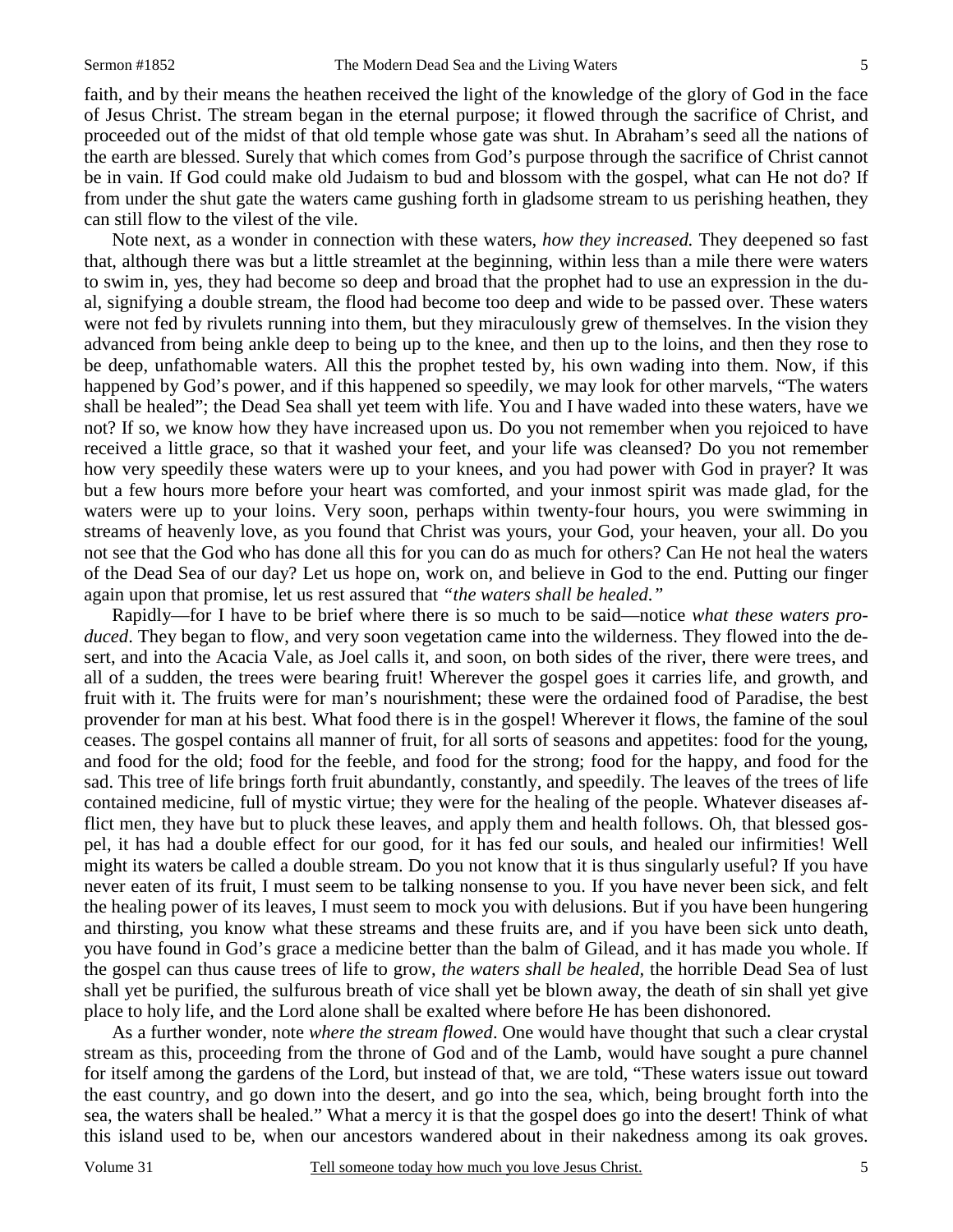Think of the times when the great wicker image was set up, and the Druids surrounded it, and that image was crammed full of hundreds of men and women, who were all to be consumed in one dread fire, while the people stood by to see their fellow creatures offered to their national Moloch. That is all over now. No longer is the mistletoe cut with the golden sickle, or the fierce deity appeased with blood of men. The missionary came and preached the gospel, and the Druids ceased out of the land. They were both the legislature and the hierarchy, but they could not stand before the divine truth. They were everybody *then,* but they are nobody *now*. I do not know what may happen here yet, but I do know this, that when the gospel comes, the images, the idols, the filthy things, the cruel things, the horrible things, must go. The gospel is still sent to sinners, and it will save sinners. We are to preach the gospel to every creature, "beginning at Jerusalem"; and He who bade us do this will not permit us to labor in vain. The river of life purified Britain once, and it will cleanse it yet again, *"The waters shall be healed."*

 The waters ran down into the horrible sea. You would have said as you stood there, "No, do not waste these pure floods in that hell lake! Do not let them disappear in pollution! Jordan for many years has been lavishing her silver streams upon this Dead Sea, and it has absorbed them all, but it has not been made a whit the purer, and every fish that has drifted down the Jordan has died as soon as it has touched this detestable lake. Do not pour the heavenly river into such a Pandemonium." Many speak thus nowadays, "Do not meddle with this vice and wickedness. Do not even hear about it, for it will pollute you. Forget its foul flow, it is sulfurous as Tophet, the smell of such iniquity will choke you!" This avoidance of evil is natural and safe, but what is to become of this Dead Sea if the precious crystal stream does not flow into it? Will God abandon our race to the devil? Would He have His church abandon her function of salting the earth? I do not believe it. I tell you there is to be a link made by almighty grace between the temple at Jerusalem and the very site of Sodom and Gomorrah, a silver stream is yet to traverse the space between the throne of the Most High and the foul Dead Sea, mercy is to triumph over judgement, and righteousness is to conquer sin. It shall yet be said on earth and sung in heaven, "Hallelujah, for the Lord God Omnipotent reigns!" Blessed be His name that to the very chief of sinners this life-stream has flowed, and will continue to flow till time shall be no more! Who can diminish this flood? Not even he that glories to drink up Jordan at a draught. Who can divert it? It is not to be turned by the will of man. Who can destroy its saving force? Not even the Dead Sea itself shall be able to contend against the healing energy of this wondrous river. Let us begin to sing of the river whose streams make us glad. Let our spirits break out with exultation, for *"the waters shall be healed."*

**III.** Thirdly, for a moment or two I want you to CONSIDER THE EFFICACY OF THE WATERS. I will quit the figure in some measure in order to explain how the gospel is adapted to heal the wickedness of men. "What does the gospel do?" asks one. I answer—in the gospel we set before men the horrible nature of sin, and thus we lead them to turn from it. He does not preach the gospel who fails to declare that sin slew the Son of God. The cross unveils the baseness and ingratitude of sin, and makes it to appear exceedingly sinful. The gospel brings men to know the unchangeableness of the divine law, and that sin is the transgression of the law, and that every sin will have its just recompense of reward. There is no preaching the gospel unless you declare the terrors of the Lord. God has winked at the times of man's ignorance, but now commands all men everywhere to repent, for sin is not a thing to be played with, but a deadly enemy to be shaken off into the fire, as Paul shook off the viper from his hand. All this tends to the removal of human sin.

 The gospel gives man hope, and that is a grand thing for the degraded and self-condemned. To have a hope that you can be a better man is a great help in escaping from sin. To hope that you can be renewed, and become like the angels of God, though now you are like the devils in hell, is a great encouragement to turn to God. My gospel bids me go to the very vilest of the vile, and bid him hope. I count no man so loathsome that God may not look upon him in love. What a gospel this is, for hope is the beginning of amendment, the first letter of the alphabet of reform! Where there is no hope, the sinner gives the reins to his lusts, and thinks it wise to enjoy his sin while he may. O souls, this is gospel indeed to you, that there is forgiveness, forgiveness even for loud and crying sins!

 The gospel purifies men because it gives them Christ Himself to be their Savior. It brings them the Son of God to be their salvation. It says, "Poor souls, you cannot help yourselves! Here is One on whom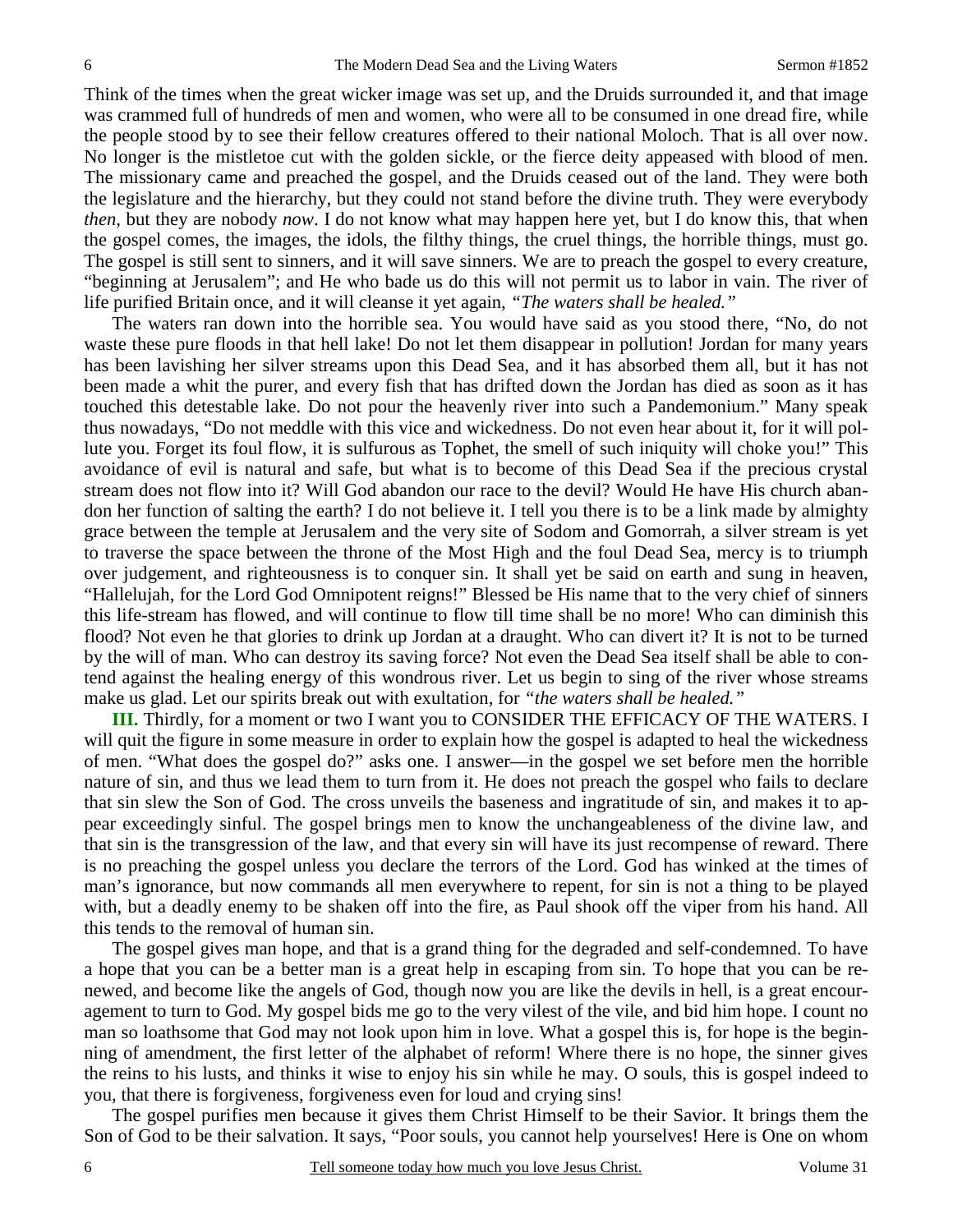help has been laid, even a mighty One! Here is One that took your sin, and put it away. Here is One that will be a Friend to you in your worst times of need. Here is One that is bone of your bone, and flesh of your flesh, lay your burdens down at His dear feet, for He has a fellow feeling for you. Here is a Leader and Commander for you, who will lead you forth from the slavery of sin. Come, buckle on your harness to war against your sins; for He will give you power to overcome them." I tell you there is no gospel like a gospel that says, "Sinner, here is Christ for you!" Poor, wearied, burdened, heavy-laden sinner, take Christ to be yours, and you have all you want between this place and heaven!

 Moreover, the gospel does not merely tell men certain truths, but it gives life, and power, and grace to them. There comes with the gospel a power almighty, which changes the nature of the man; touches his understanding, and enlightens it; touches his will, and changes it; touches his affections, and purifies them. This power is the Holy Spirit, equal and co-eternal with the Father and the Son—nothing less than very God of very God. This Holy Spirit goes forth with the gospel, giving hearts of flesh, causing men to be born again, and creating all things new. The truth comes not in word only, but in the power of the Holy Spirit. The waters shall be healed by such a gospel, attended by such a power as this. I heard it said the other day, "We do not want more preachers, for the supply is more than equal to the demand." But then, the gospel creates its own demand. Wherever the gospel comes, it makes men thirsty for it, it makes men hungry for itself; it does its own work without aid from any foregoing human preparedness. It does not even ask to be left alone; it will accomplish its purpose even though it is tampered with. Its own essential omnipotence secures its own preservation, enlargement, and success. How I marvel at those who quit the heavenly stream for their own little brooks and streams! A certain divine has lately made a discovery, by which he is going to pour a flood of light upon the Bible. The Bible, it seems, has been a dark, mysterious Book to our forefathers, though martyrs died for it, and saints were comforted by it, yet these poor beings were in the dark for want of nineteenth century discoveries! At length the hour has come, and the man with it, a great genius has arisen, who has found light with which to illuminate the Bible. We used to sing—

### *"A glory gilds the sacred page, Majestic like the sun; It gives a light to every age, It gives, but borrows none."*

Are we to alter our tune, and cheerfully accept the contributions of this uncommon person? I think not. Did you ever hear of a madman who, with a wooden match, determined to show up the sun in the middle of the day? Come here, you that never saw the sun before! It is a dim affair, but we will strike this match, and then you shall see what you shall see! Brethren, this talk is all foolishness, neither the scientists nor the divines can light up the Light of God. This Book is clear enough of itself, and this gospel is mighty enough of itself, without the aid of human wisdom. It will not be cleared, but clouded, by modern dotings upon evolution. The river of the gospel will force its own way despite modern thought, it will win and conquer, whoever may oppose.

 The power of the gospel to cleanse this horrible Lake of Gomorrah lies in this, it touches the heart, it moves the affections, it changes the nature, it renews the entire man. Moreover, it binds men in a holy brotherhood, and leads them back to their Father, and their God. Its torrent bears away the pride which makes one man stand at a distance from his fellow; it drowns the oppression by which the great man thinks to trample down the poor. Its waves say as they flow, "All you are brethren and one is your Master, even Christ." Thus it works a holy revolution among men, and a restoration of the royal rights of Jesus. God send it, send it to us, to London, and to the entire world, and to His name shall be the praise!

**IV.** I must close by noticing, fourthly, THE LESSON OF THE WATERS. What is their voice to us today?

 I think the first lesson is that *God works in very unexpected ways*. There is that Dead Sea. We look down upon it with horror. Can it ever be healed? It never would have occurred to you or to me that yonder temple, so pure and sacred, would have a spring welling up from under its threshold, so little and tiny that you might cover it with your hand at first, and yet from that spring, should come a sufficient purgation even for Sodom's sea. The Lord knows how to do His own work, and He does it by apparently